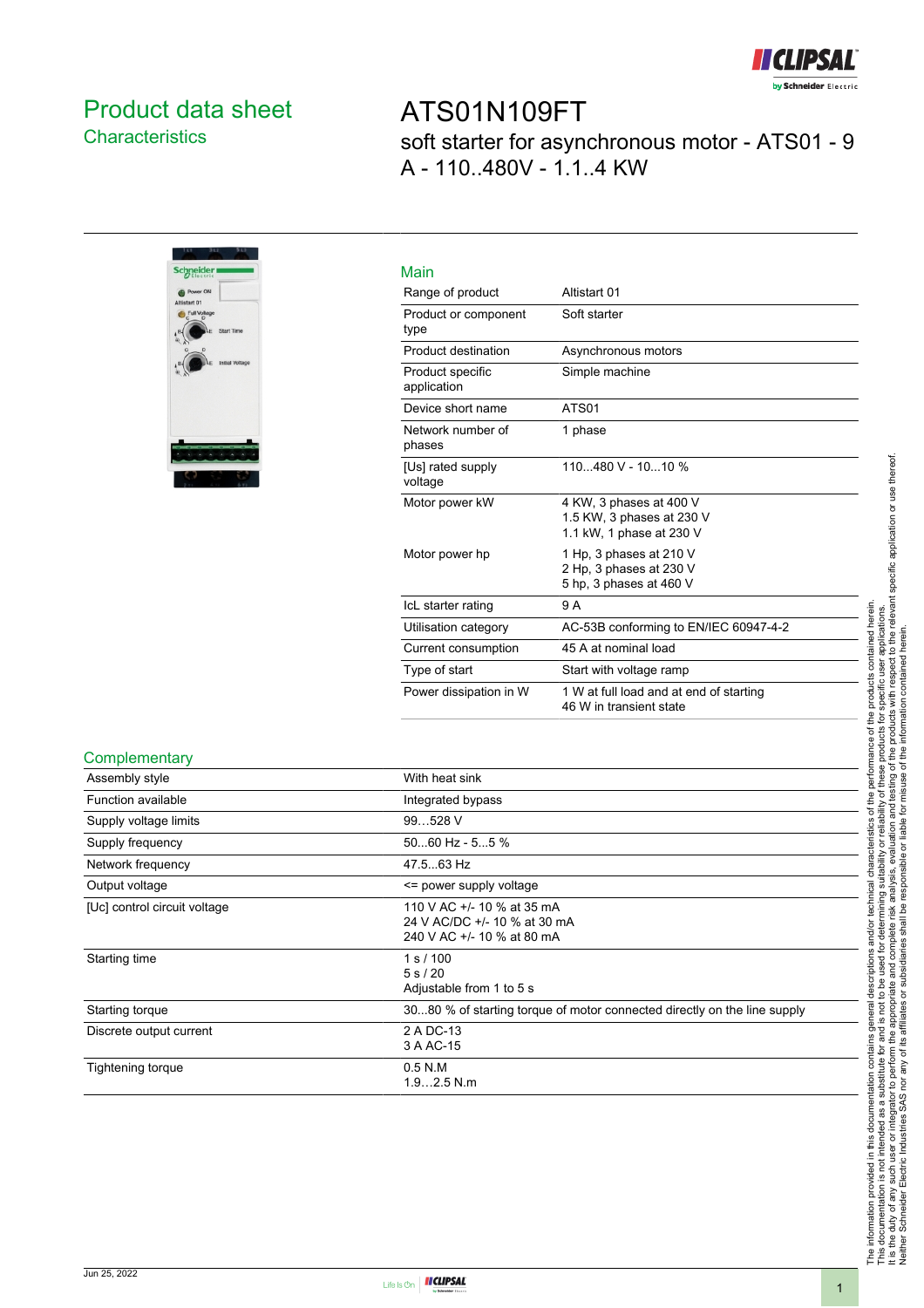| Electrical connection  | 4 mm screw clamp terminal - rigid 1 110 mm <sup>2</sup> AWG 8 power circuit<br>Screw connector - rigid 1 0.52.5 mm <sup>2</sup> AWG 14 control circuit<br>4 mm screw clamp terminal - rigid 2 16 mm <sup>2</sup> AWG 10 power circuit<br>Screw connector - rigid 2 0.51 mm <sup>2</sup> AWG 17 control circuit<br>Screw connector - flexible with cable end 1 0.51.5 mm <sup>2</sup> AWG 16 control circuit<br>4 mm screw clamp terminal - flexible without cable end 1 1.510 mm <sup>2</sup> AWG 8<br>power circuit<br>Screw connector - flexible without cable end 1 0.52.5 mm <sup>2</sup> AWG 14 control<br>circuit<br>4 mm screw clamp terminal - flexible with cable end 2 16 mm <sup>2</sup> AWG 10 power<br>circuit<br>4 mm screw clamp terminal - flexible without cable end 2 1.56 mm <sup>2</sup> AWG 10<br>power circuit<br>Screw connector - flexible without cable end 2 0.51.5 mm <sup>2</sup> AWG 16 control<br>circuit |
|------------------------|-----------------------------------------------------------------------------------------------------------------------------------------------------------------------------------------------------------------------------------------------------------------------------------------------------------------------------------------------------------------------------------------------------------------------------------------------------------------------------------------------------------------------------------------------------------------------------------------------------------------------------------------------------------------------------------------------------------------------------------------------------------------------------------------------------------------------------------------------------------------------------------------------------------------------------------------|
| Marking                | <b>CE</b>                                                                                                                                                                                                                                                                                                                                                                                                                                                                                                                                                                                                                                                                                                                                                                                                                                                                                                                               |
| Operating position     | Vertical +/- 10 degree                                                                                                                                                                                                                                                                                                                                                                                                                                                                                                                                                                                                                                                                                                                                                                                                                                                                                                                  |
| Height                 | 124 mm                                                                                                                                                                                                                                                                                                                                                                                                                                                                                                                                                                                                                                                                                                                                                                                                                                                                                                                                  |
| Width                  | 45 mm                                                                                                                                                                                                                                                                                                                                                                                                                                                                                                                                                                                                                                                                                                                                                                                                                                                                                                                                   |
| Depth                  | 131 mm                                                                                                                                                                                                                                                                                                                                                                                                                                                                                                                                                                                                                                                                                                                                                                                                                                                                                                                                  |
| Net weight             | $0.28$ kg                                                                                                                                                                                                                                                                                                                                                                                                                                                                                                                                                                                                                                                                                                                                                                                                                                                                                                                               |
| Compatibility code     | <b>ATS01N1</b>                                                                                                                                                                                                                                                                                                                                                                                                                                                                                                                                                                                                                                                                                                                                                                                                                                                                                                                          |
| Motor power range AC-3 | 1.12 KW at 200240 V 1 phase<br>2.23 KW at 200240 V 3 phases<br>46 kW at 380440 V 3 phases                                                                                                                                                                                                                                                                                                                                                                                                                                                                                                                                                                                                                                                                                                                                                                                                                                               |
| Motor starter type     | Soft starter                                                                                                                                                                                                                                                                                                                                                                                                                                                                                                                                                                                                                                                                                                                                                                                                                                                                                                                            |

#### Environment

| Electromagnetic compatibility         | Conducted and radiated emissions level B conforming to CISPR 11<br>Conducted and radiated emissions level B conforming to IEC 60947-4-2<br>Damped oscillating waves level 3 conforming to IEC 61000-4-12<br>Electrostatic discharge level 3 conforming to IEC 61000-4-2<br>EMC immunity conforming to EN 50082-1<br>EMC immunity conforming to EN 50082-2<br>Harmonics conforming to IEC 1000-3-2<br>Harmonics conforming to IEC 1000-3-4<br>Immunity to conducted interference caused by radio-electrical fields level 3<br>conforming to IEC 61000-4-6<br>Immunity to electrical transients level 4 conforming to IEC 61000-4-4<br>Immunity to radiated radio-electrical interference level 3 conforming to IEC<br>61000-4-3<br>Micro-cuts and voltage fluctuation conforming to IEC 61000-4-11<br>Voltage/current impulse level 3 conforming to IEC 61000-4-5 |
|---------------------------------------|------------------------------------------------------------------------------------------------------------------------------------------------------------------------------------------------------------------------------------------------------------------------------------------------------------------------------------------------------------------------------------------------------------------------------------------------------------------------------------------------------------------------------------------------------------------------------------------------------------------------------------------------------------------------------------------------------------------------------------------------------------------------------------------------------------------------------------------------------------------|
| Standards                             | EN/IEC 60947-4-2                                                                                                                                                                                                                                                                                                                                                                                                                                                                                                                                                                                                                                                                                                                                                                                                                                                 |
| Product certifications                | C-Tick<br>B44.1-96/ASME A17.5 for starter wired to the motor delta terminal<br>GOST<br><b>CSA</b><br>CCC<br>UL                                                                                                                                                                                                                                                                                                                                                                                                                                                                                                                                                                                                                                                                                                                                                   |
| IP degree of protection               | <b>IP20</b>                                                                                                                                                                                                                                                                                                                                                                                                                                                                                                                                                                                                                                                                                                                                                                                                                                                      |
| Pollution degree                      | 2 conforming to EN/IEC 60947-4-2                                                                                                                                                                                                                                                                                                                                                                                                                                                                                                                                                                                                                                                                                                                                                                                                                                 |
| Vibration resistance                  | 1 gn (f= 13150 Hz) conforming to EN/IEC 60068-2-6<br>1.5 mm peak to peak (f= 313 Hz) conforming to EN/IEC 60068-2-6                                                                                                                                                                                                                                                                                                                                                                                                                                                                                                                                                                                                                                                                                                                                              |
| Shock resistance                      | 15 gn for 11 ms conforming to EN/IEC 60068-2-27                                                                                                                                                                                                                                                                                                                                                                                                                                                                                                                                                                                                                                                                                                                                                                                                                  |
| Relative humidity                     | 595 % without condensation or dripping water conforming to EN/IEC 60068-2-3                                                                                                                                                                                                                                                                                                                                                                                                                                                                                                                                                                                                                                                                                                                                                                                      |
| Ambient air temperature for operation | -1040 °C (without derating)<br>4050 °C (with current derating of 2 % per °C)                                                                                                                                                                                                                                                                                                                                                                                                                                                                                                                                                                                                                                                                                                                                                                                     |
| Ambient air temperature for storage   | -2570 °C conforming to EN/IEC 60947-4-2                                                                                                                                                                                                                                                                                                                                                                                                                                                                                                                                                                                                                                                                                                                                                                                                                          |
| Operating altitude                    | $\le$ 1000 m without derating<br>> 1000 m with current derating of 2.2 % per additional 100 m                                                                                                                                                                                                                                                                                                                                                                                                                                                                                                                                                                                                                                                                                                                                                                    |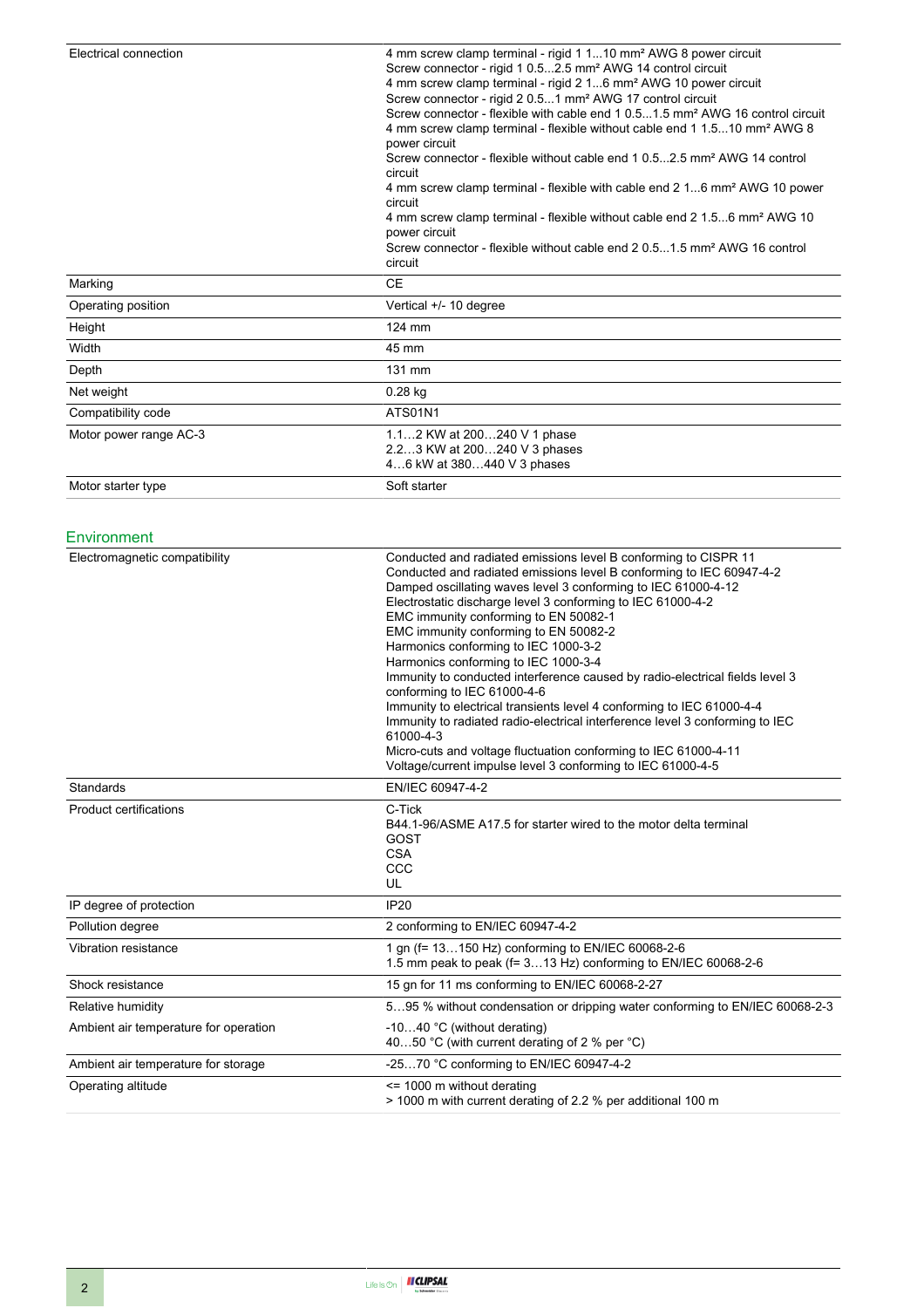### Packing Units

| Unit Type of Package 1       | <b>PCE</b>       |
|------------------------------|------------------|
| Number of Units in Package 1 | 1                |
| Package 1 Weight             | 344.0 g          |
| Package 1 Height             | 5.5 cm           |
| Package 1 width              | $17 \text{ cm}$  |
| Package 1 Length             | 15.5 cm          |
| Unit Type of Package 2       | P06              |
| Number of Units in Package 2 | 112              |
| Package 2 Weight             | 56.62 kg         |
| Package 2 Height             | 77 cm            |
| Package 2 width              | 80 cm            |
| Package 2 Length             | 60 cm            |
| Unit Type of Package 3       | S <sub>0</sub> 3 |
| Number of Units in Package 3 | 14               |
| Package 3 Weight             | 5.377 kg         |
| Package 3 Height             | 30 cm            |
| Package 3 width              | 30 cm            |
| Package 3 Length             | 40 cm            |

### Offer Sustainability

| <b>REACh Regulation</b>    | <b>REACh Declaration</b>                                                                                                       |
|----------------------------|--------------------------------------------------------------------------------------------------------------------------------|
| <b>REACh free of SVHC</b>  | Yes                                                                                                                            |
| <b>EU RoHS Directive</b>   | Pro-active compliance (Product out of EU RoHS legal scope) EU RoHS<br><b>Declaration</b>                                       |
| Toxic heavy metal free     | Yes                                                                                                                            |
| Mercury free               | Yes                                                                                                                            |
| RoHS exemption information | $E_{\text{Yes}}$                                                                                                               |
| China RoHS Regulation      | China RoHS Declaration                                                                                                         |
| <b>Circularity Profile</b> | End Of Life Information                                                                                                        |
| WEEE                       | The product must be disposed on European Union markets following specific<br>waste collection and never end up in rubbish bins |

# Contractual warranty<br>Warranty

18 months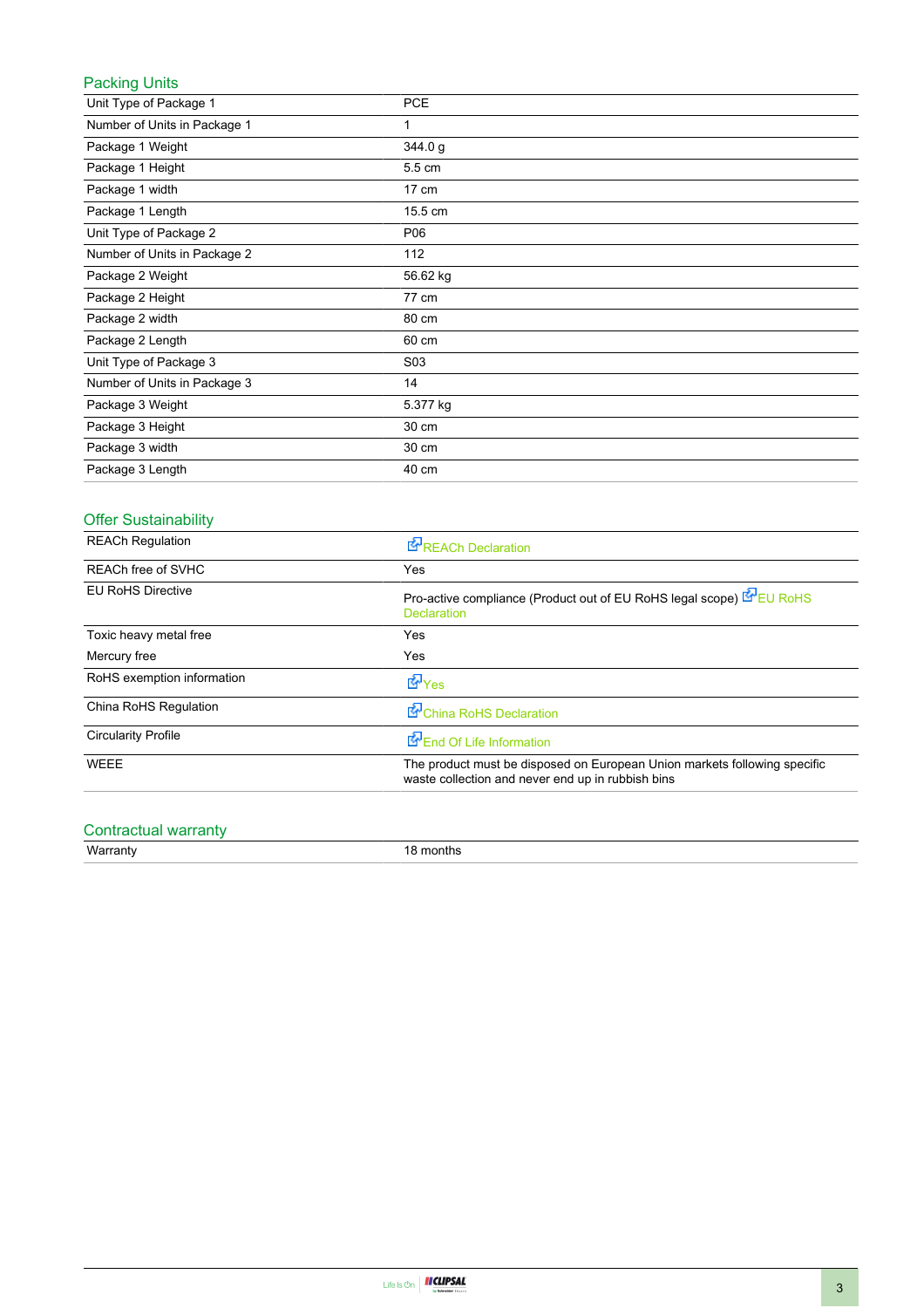### Product data sheet Dimensions Drawings

# ATS01N109FT

### Dimensions

### Mounting on Symetrical (35 mm) Rail



### Screw Fixing



(1) Retractable fixings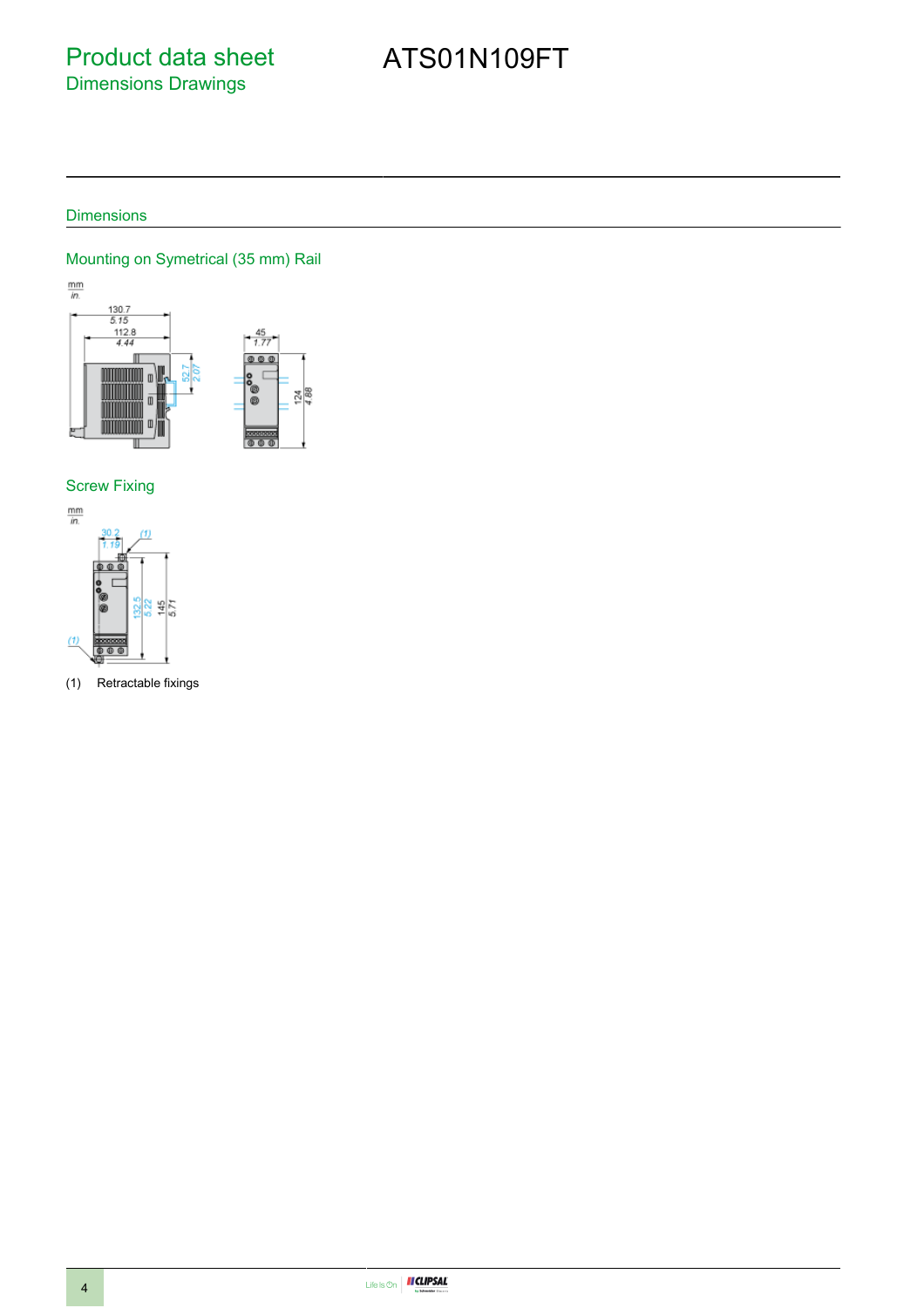# ATS01N109FT

#### Example of 3-phase Power Supply Connection



- (1) A line contactor must be used in the sequence.
- A1 : Soft starter
- Q1 : Motor circuit-breaker
- KM1 :Contactors
- F1, Control protection fuses
- $F2$ :
- S1, Pushbuttons
- S2 :